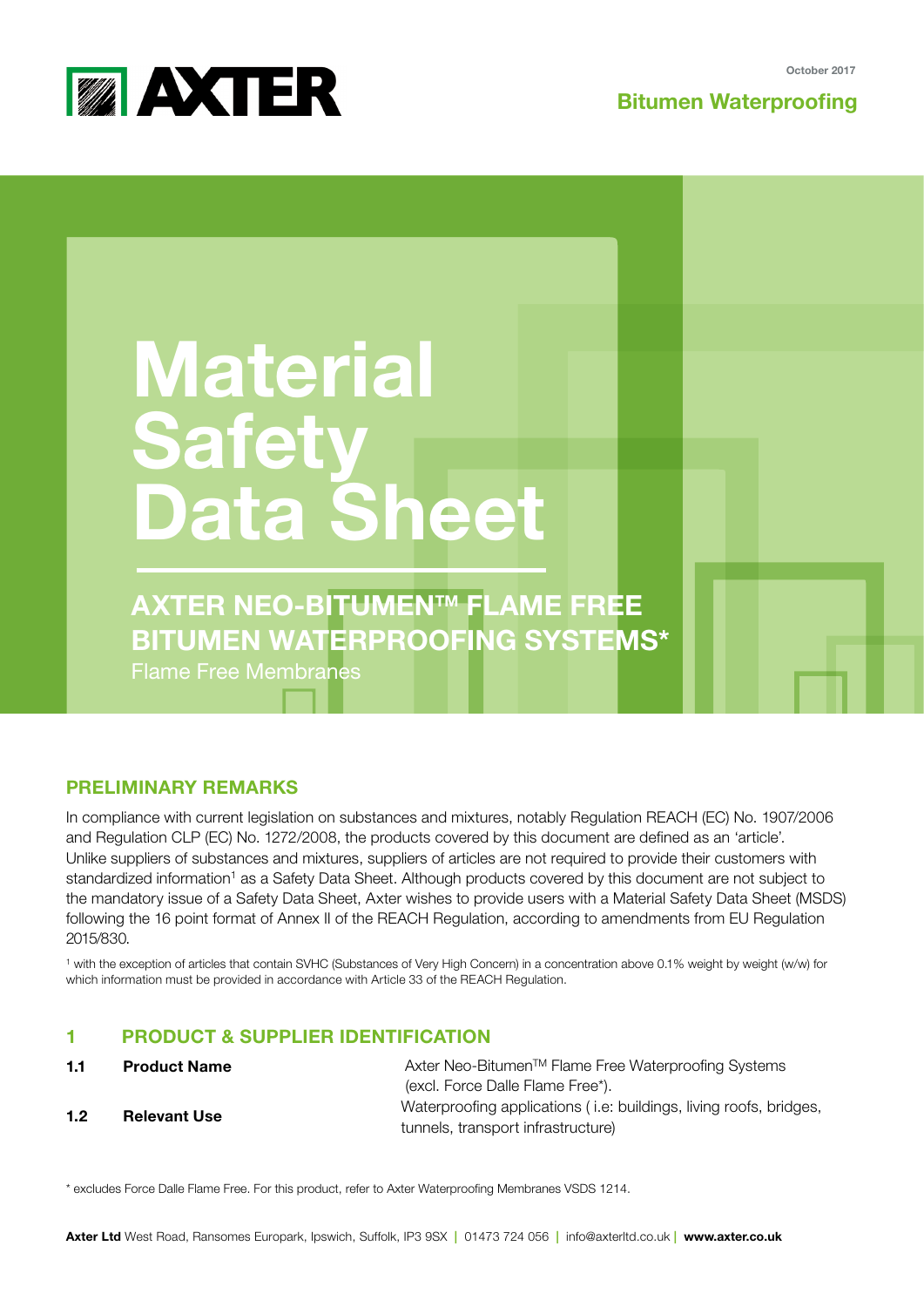| 1.3 | <b>Supplier Identification</b> | Axter Ltd<br>West Road, Ransomes Europark, Ipswich IP3 9SX, UK<br>www.axter.co.uk<br>tel: +44 1473 724056, 8.00 am to 5.30 pm, Monday to Friday only                                                                                                                    |
|-----|--------------------------------|-------------------------------------------------------------------------------------------------------------------------------------------------------------------------------------------------------------------------------------------------------------------------|
| 1.4 | In case of emergency:          | tel: +44 1473 724056, 8.00 am to 5.30 pm, Monday to Friday only<br>Apply the First Aid and Fire regulations described below.<br>In the event of a medical enquiry relating to this product, contact<br>your doctor or local hospital accident and emergency department. |

## **2. HAZARD IDENTIFICATION**

| 2.1 | <b>Classification:</b>     | The product is not classified as hazardous in accordance with the<br>national regulation (D.Lgs. n. 65/03).<br>When applied, rolls are extended on the surface to be protected;<br>the application may be by hot or cold bonding technique, taking<br>care to ensure correct securing of side and end laps. |
|-----|----------------------------|-------------------------------------------------------------------------------------------------------------------------------------------------------------------------------------------------------------------------------------------------------------------------------------------------------------|
| 2.2 | <b>Health Risk:</b>        | Acute nose and throat irritation are possible during the heat<br>treatment and application of the product, especially in indoor areas,<br>due to the inhalation of potentially hazardous substances such as<br>gas and condensed fumes.                                                                     |
| 2.3 | <b>Safety Risk:</b>        | The molten product may adhere to the skin and may cause burns.<br>The presence of inflammable materials (HC vapours, etc.) may<br>cause fire events.                                                                                                                                                        |
| 2.4 | <b>Environmental Risk:</b> | Membranes may cause long-term adverse effects because their<br>components are not biodegradable.                                                                                                                                                                                                            |

# **3. COMPOSITION/INFORMATION ON INGREDIENTS**

| 3.1 | <b>Composition:</b>     | The product consists of a mixture of penetration grade bitumen and<br>polyolefin and/or elastomer polymers, manufactured in membrane rolls. |
|-----|-------------------------|---------------------------------------------------------------------------------------------------------------------------------------------|
| 3.2 | Ingredient information: | The product does not contain any hazardous components,                                                                                      |
|     |                         | in accordance with the national regulation (D.Lgs. n. 65/03).                                                                               |

# **4. FIRST AID MEASURES**

| 4.1 | Inhalation:          | In case of long-term inhalation of fumes, particularly in indoor areas,<br>move person to fresh air and call for medical assistance.                                                                                                                                         |
|-----|----------------------|------------------------------------------------------------------------------------------------------------------------------------------------------------------------------------------------------------------------------------------------------------------------------|
| 4.2 | <b>Skin contact:</b> | In case of the molten product coming into contact with skin,<br>immediately flush skin with plenty of fresh water. Do not<br>pull solidified product away from the skin by using solvents.<br>Remove contaminated clothing immediately and seek immediate<br>medical advice. |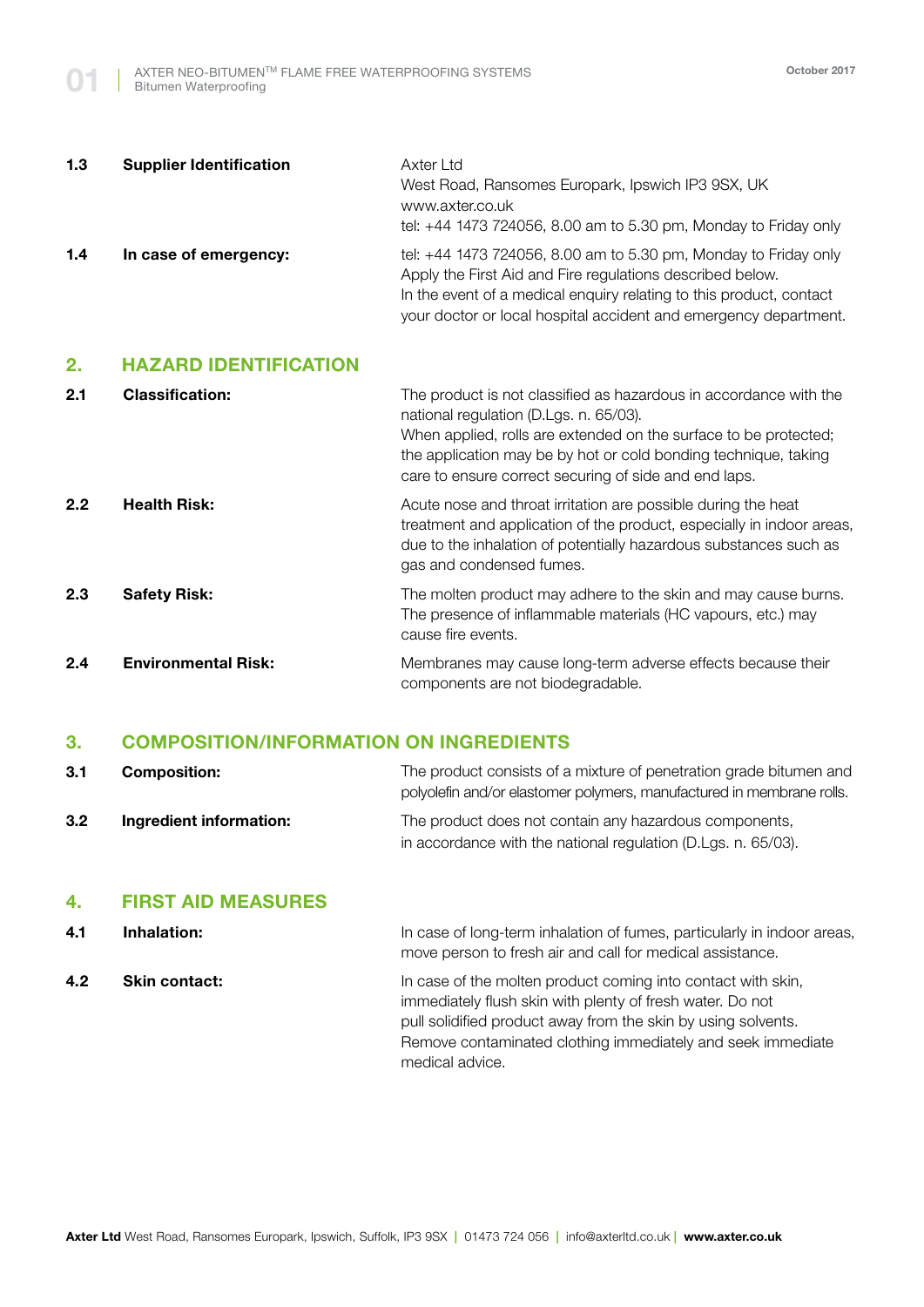| 4.3 | Eye contact:     | If melted substance has got into eyes, wash out with water for at                                                                        |
|-----|------------------|------------------------------------------------------------------------------------------------------------------------------------------|
|     |                  | least 15 minutes and seek immediate medical attention. Do not pull<br>product away from the eye. In case of irritation by fumes wash out |
|     |                  | with cold water.                                                                                                                         |
| 4.4 | <b>Ingestion</b> | Seek immediate medical attention.                                                                                                        |

# **5. FIREFIGHTING MEASURES**

| 5.1 | <b>Extinguishing media:</b> | CO <sub>2</sub> , nebulized water, foam, dry chemical. Do not use direct stream<br>of water to extinguish. |
|-----|-----------------------------|------------------------------------------------------------------------------------------------------------|
| 5.2 | <b>Personal protection:</b> | PERSONAL PROTECTION: In the event of fire, use supplied air<br>respirators with universal filter U.P.      |

# **6. MEASURES IN CASE OF ACCIDENTAL SPILLAGE/RELEASE**

Not applicable.

# **7. STORAGE AND APPLICATION**

| <b>Conditions for safe storage:</b>  | Protect material from heat and direct sunlight (temperature 0°-40°C)<br>and keep away from electrical equipment.                                                                                                                                        |
|--------------------------------------|---------------------------------------------------------------------------------------------------------------------------------------------------------------------------------------------------------------------------------------------------------|
|                                      | Keep rolls in a vertical position and do not stack them. For safe<br>storage follow the specific storage recommendations for this product.                                                                                                              |
|                                      | It is not necessary to take precautionary measures to prevent<br>the formation of static electricity. Open flames are prohibited.<br>Keep extinguish media available (Point 5).                                                                         |
| <b>Precautions for safe handling</b> | Provide appropriate ventilation when the product is applied in<br>indoor areas.                                                                                                                                                                         |
| <b>Precautions for use</b>           | Membrane applications should follow the manufacturer's<br>instructions according to the principles of good technique and<br>safety (point 8.16). In the case of indoor applications, use Personal<br>Protective Equipment (point 8). Avoid open flames. |
|                                      |                                                                                                                                                                                                                                                         |

# **8. EXPOSURE CONTROL AND PERSONAL PROTECTION**

8.1 **Exposure controls:** Open flame operations involved in installing bitumen-polymer waterproofing membranes may generate the dispersion of potentially hazardous substances.

> Provide appropriate ventilation when the product is applied in indoor areas (Point 2) in order to keep the exposure levels below the required limits (T.L.V.- ACGIH).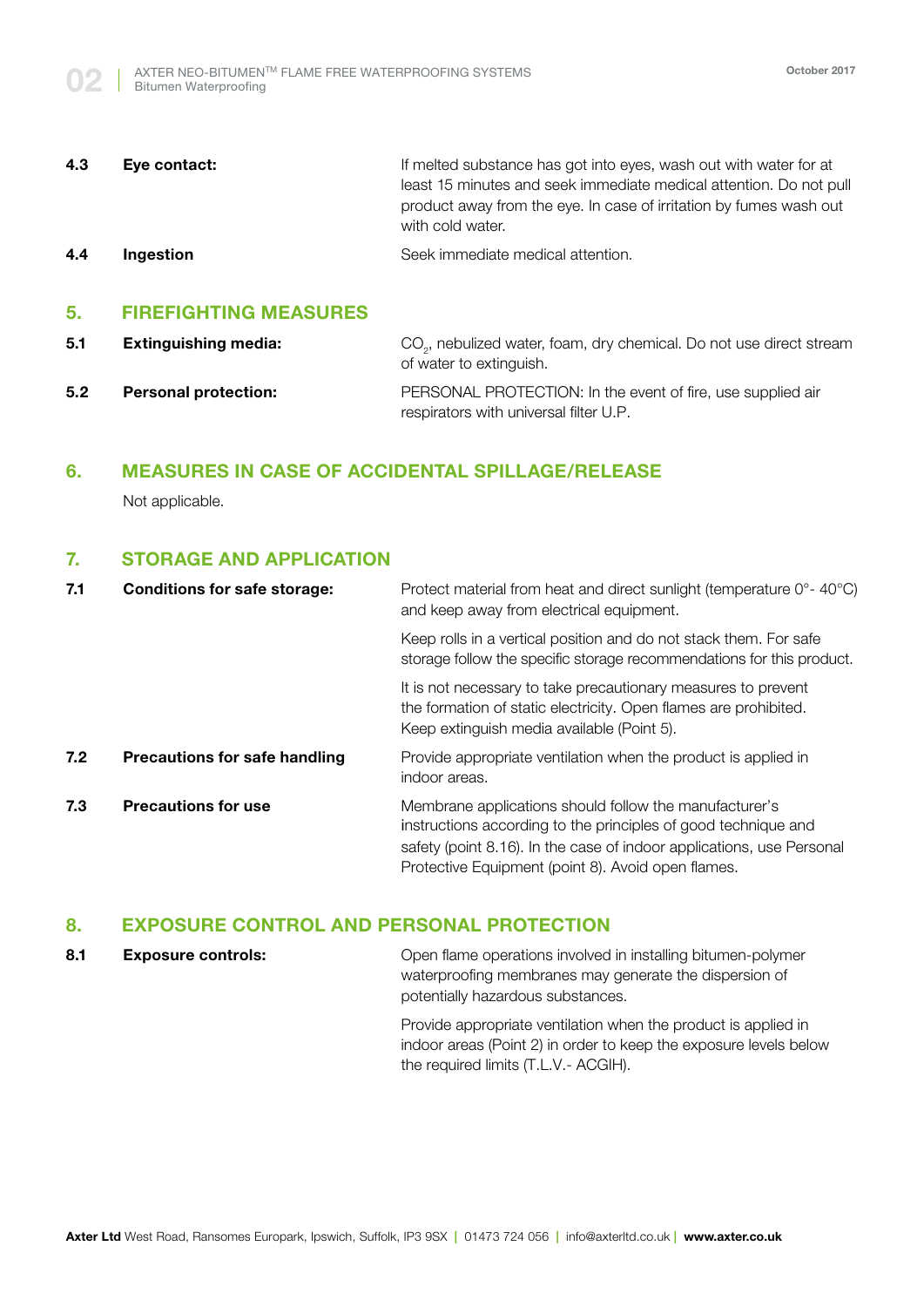# 8.2 **Personal protective equipment:** During product applications, the following personal protective equipment is recommended: - Skin protection: protective gloves; long sleeved shirt, trousers, safety shoes. - Eye protection: safety glasses - Foot protection: safety shoes In case of indoor applications provide appropriate ventilation (Point 8.1). In case of inadequate ventilation system, use a respiratory protection equipment. The use of particulate filter respirators against solid & liquid particles is recommended (P3 protection).

- **8.3 Hygiene measures Hygiene measures Figure 1** Mash hands before every break and after the work shift.
	- Keep work clothes separate from the other clothing.

# **9. PHYSICAL AND CHEMICAL PROPERTIES**

| <b>Appearance:</b>           | Rolls of membrane                    |
|------------------------------|--------------------------------------|
| Odour:                       | Slight bitumen odour                 |
| pH:                          | not applicable                       |
| <b>Boiling point/range:</b>  | $> +470^{\circ}$ C approx. (bitumen) |
| Melting point/range:         | $> +100^{\circ}$ C approx.           |
| <b>Flash point:</b>          | $> +230^{\circ}$ C approx. (bitumen) |
| Flammability (solids, gas):  | calorific value 9000 kcal/kg approx. |
| Self ignition:               | $> +485^{\circ}$ C approx. (bitumen) |
| <b>Explosive properties:</b> | <b>NO</b>                            |
| <b>Burning properties:</b>   | <b>NO</b>                            |
| Vapour pressure:             | not applicable                       |
| <b>Density:</b>              | 1 -1.5 kg/dm <sup>3</sup>            |
| Solubility:                  | Water solubility: NO                 |
| Lipid solubility:            | YES (organic solvents, oils)         |

# **10. STABILITY AND REACTIVITY**

| 10.1              | <b>Stability:</b>       | The product is stable and is not considered to be reactive under<br>normal temperature and pressure.               |
|-------------------|-------------------------|--------------------------------------------------------------------------------------------------------------------|
| 10.2 <sub>1</sub> | <b>Reactivity:</b>      | The product is chemically inert.                                                                                   |
| 10.3              | Incompatible materials: | Avoid contact with oxidizing agents, because under high<br>temperatures the product may have exothermal reactions. |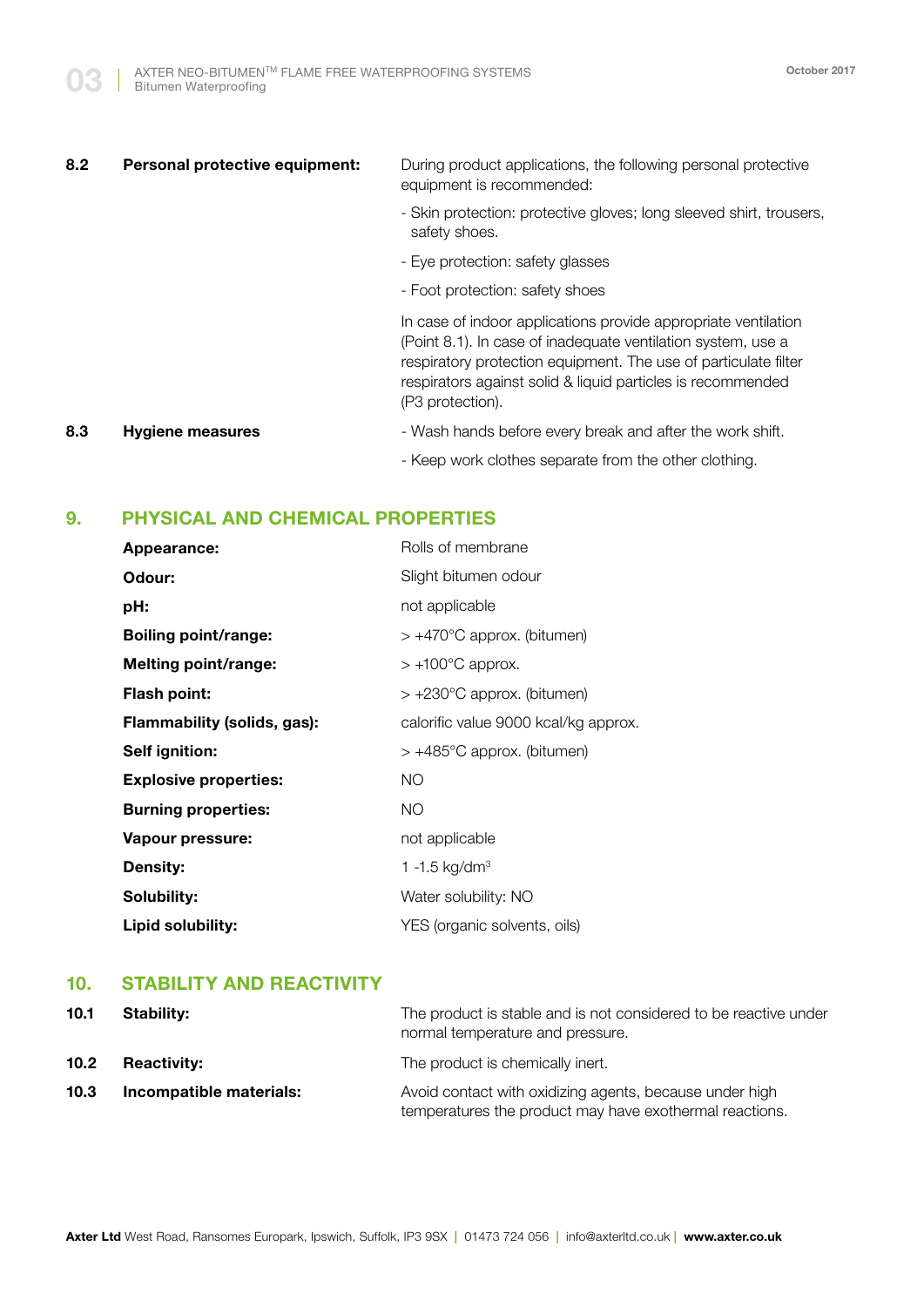## **11. TOXICOLOGICAL INFORMATION**

- **11.1 The Product:** The product consists in a mixture of distilled bitumen and polyolefin and/or elastomer polymers and reinforcement .The product does not contain coal tar and asbestos. The product is not classified as hazardous.
- **11.2 Information on toxicological effects:** The product may be applied in adhesive cold or heat welded. Open flame operations involved in installing bitumen-polymer waterproofing membranes may generate the dispersion of potentially hazardous substances.

The exposure levels to these substances are widely below the normative limits for VOC fumes in metropolitan areas (Source: Bertazzi PA, FOA' V., Fustinoni S., see section 16)

Acute health hazards:

- eye irritation
- skin irritation
- nose and throat irritation

Repeated long-term exposure needs regular medical examination, in accordance with national regulation (D.L. 25/2002 and DLgs 81/2008 and subsequent modifications)

The product should be applied in accordance with the rules of hygiene, safety and good industrial practice, according to the technical instructions provided by the manufacturer.

# **12. ECOLOGICAL CONSIDERATIONS**

The product must be stored and used in accordance with the rules of hygiene, safety and good industrial practice, according to the technical guidance provided by the manufacturer (Point 7)

Dispose of this product according to national regulations, in order to avoid environmental pollution (Point 13).

## **13. DISPOSAL CONSIDERATIONS**

Dispose of the product in landfill.

The product is classified as non hazardous special waste in accordance with national regulations (D.Lgs 152/2006 and subsequent modifications)

# **14. TRANSPORT INFORMATION**

No special transportation or shipping requirements.